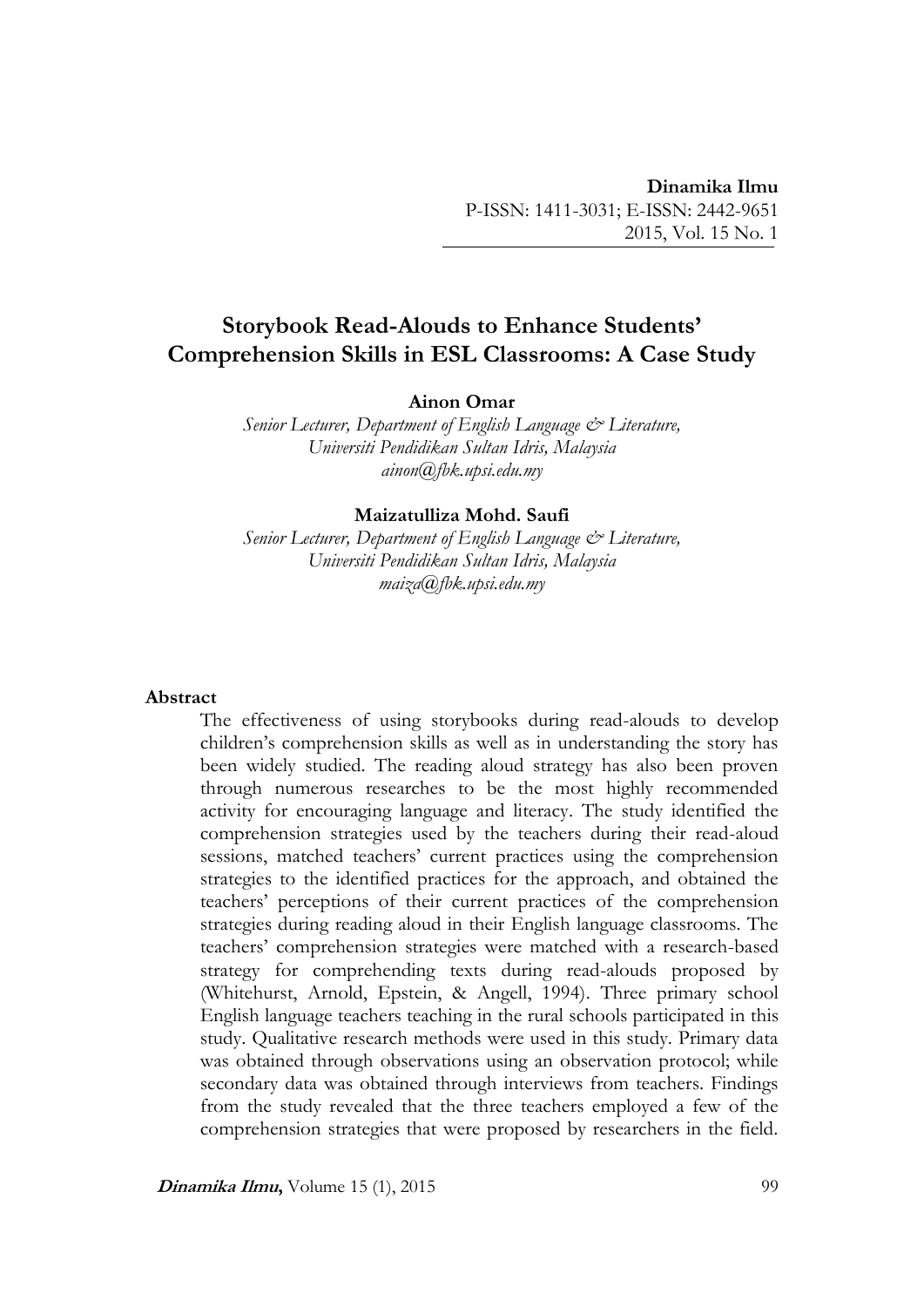The findings also indicate that the teachers utilized only the strategies that they thought were relevant to their teaching context and as such, proposed the need to provide teachers with knowledge on the best practices for conducting reading aloud to develop ESL students' comprehension skills.

**Keywords**: Read-aloud, comprehension skills, reading, comprehension strategies, literacy

#### **A. Introduction**

In Malaysia, where English is taught as a second language, educators, policy makers and parents have voiced concern over the declining performance of the English language among pupils, especially those in the rural areas. As there is a need for extensive learning of English in the country, the Minister of Education has called for the improvement of teaching techniques and promises of support for English teachers in terms of facilities and resources in order to enhance English language performance amongst students especially those in the rural areas (Curriculum Development Centre, 2003). One of the techniques that English language teachers have been trained to implement in the English language classroom is the read-aloud technique. The read-aloud technique allows teachers to interact with their pupils when reading stories to them and provide opportunities to the pupils to respond as well as to comprehend the story using the English language. As the teachers interact with them, the teachers provide ample opportunities for their students to learn vocabulary, varied sentence structures and story structures in order to enhance their second language performance and at the same time enhance their reading and comprehension skills.

Reading aloud is stipulated in the Malaysian English language syllabus (CDC, 2003), however, research has not been conducted on how this technique is implemented in the classroom. The reading aloud technique using researcherdesigned methods proposed by Whitehurst et al., (1994) involves the teacher reading a story to the pupils and interacting with the pupils by posing questions or prompting to them about the story. When students respond, they use the language and their responses show that they have understood the story (Beck & McKeown, 2001). Clearly, if the reading aloud technique is properly conducted by the teachers in the second language classroom, children as early as primary two level should be able to acquire the English language and scaffold the English language learning experiences right up to year six. This would undoubtedly help to improve the pupils' performance in learning the English language.

Thus this study aims to explore whether the teachers' current practices of using the read-aloud technique when reading stories to their pupils matched with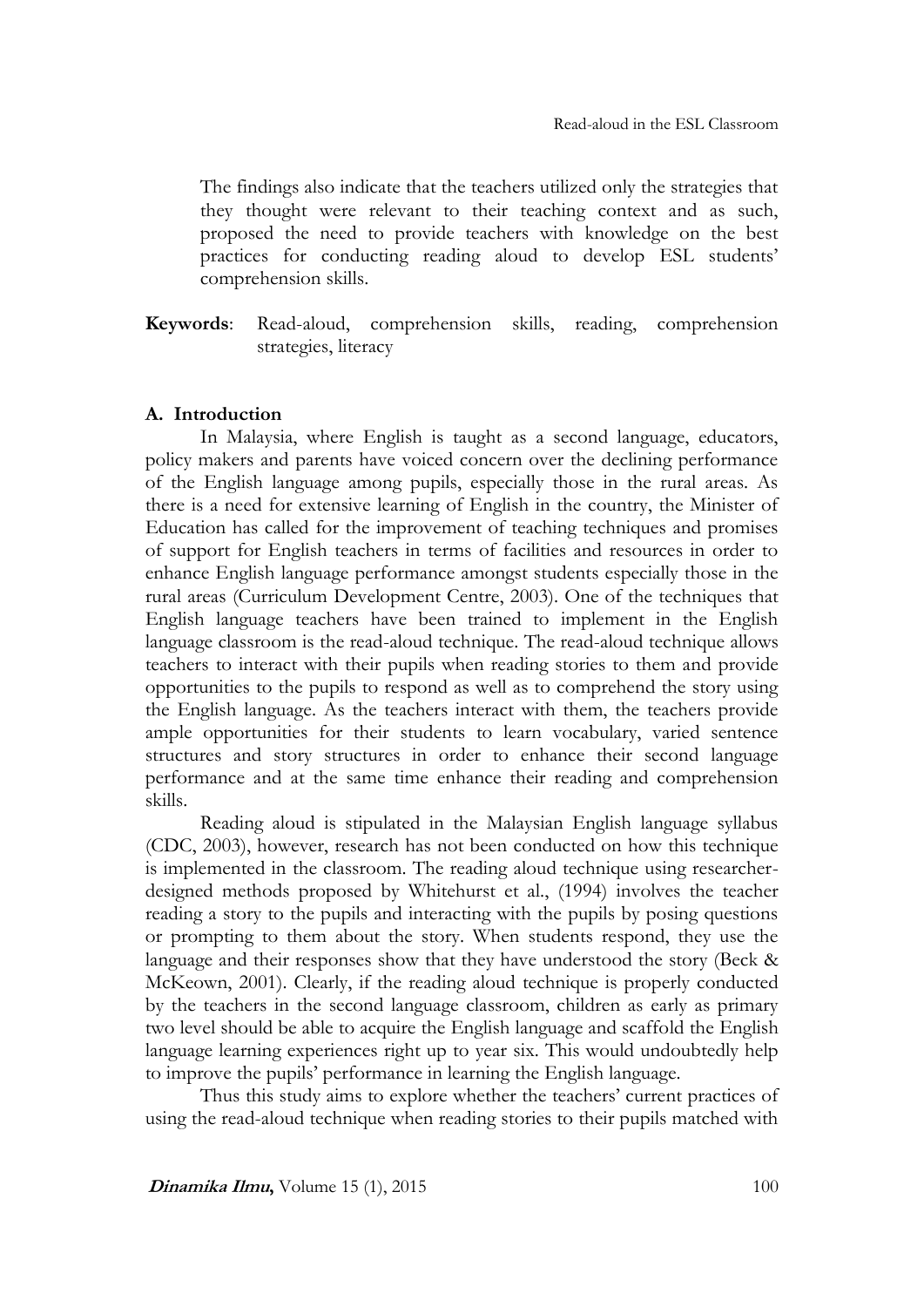the identified read-aloud practices in order to assist primary two students in enhancing their comprehension skills as well as learning the English language.

### **B. Literature Review**

Reading aloud while reading stories to children has been used for decades as part of teachers' instructional practice to encourage their children's literacy development (Hancock, 2000; Hahn, 2002; Kaderavek & Justice, 2002; Isbell, Sobol, Lindauer, & Lowrance, 2004; Hickman, Pollard-Durodola, & Vaughn, 2004; Trelease, 2001; Gordon, 2007; Sipe, 2008). Researches have acknowledged that the best methods for reading aloud to children increased vocabulary growth and comprehension performance of second language learners (Beck & McKeown, 2001; Hickman et al., 2004). Read-aloud techniques that integrate and encourage analytic talk help stimulate interactions which would assist in developing children's vocabulary and comprehension performance (Brabham & Lynch-Brown, 2002; Beck & McKeown, 2001).

The primary reason to recommend reading stories in the ESL classroom is that not only are the stories motivating and extremely interesting, but they can attract listeners as well as promote interaction. Reading stories provides the excitement and drama in a context that holds students' attention. It provides meaningful contexts that "not only stimulates imagination, it inspires talk"(Grugeon & Gardner, 2002). Stories are a massive language treasure as thousands of stories have been created and passed down from one generation to another. Children from different language levels and age groups can find interesting and suitable stories to read or tell (Hancock, 2000; Booth & Barton, 2000). The teacher's role is then to promote thoughtful response, to allow and encourage children to make all kinds of meaningful connections based on the words heard or read in the stories. Teachers who read aloud with spirit and enthusiasm, who tell stories that envelope the listeners in the richness of language are providing models of excellence for their learners (Booth & Barton, 2000).

Researchers have confirmed in their studies that reading aloud affects the development of vocabulary (Whitehurst et al., 1999), assists children in acquiring literary sentence structures and vocabulary (Purcell-Gates, McIntyre, & Freppon, 1995) and allows for children to be sensitive to the linguistic as well as organizational structures of literary texts (Duke & Kays, 1998). Besides that, researchers have shown that a varied number of activities have demonstrated an increase in the children's comprehension of texts and language development such as: reading several types of books on a similar topic and inviting children to play with objects related to the concepts or characters introduced in books (Wasik & Bond, 2001); inserting short definitions for some difficult words while reading (Collins, 2005); and employing the ability to describe the illustrations in the books (Reese & Cox, 1999). Several researchers have also revealed that effective read-alouds can enhance children's language development and their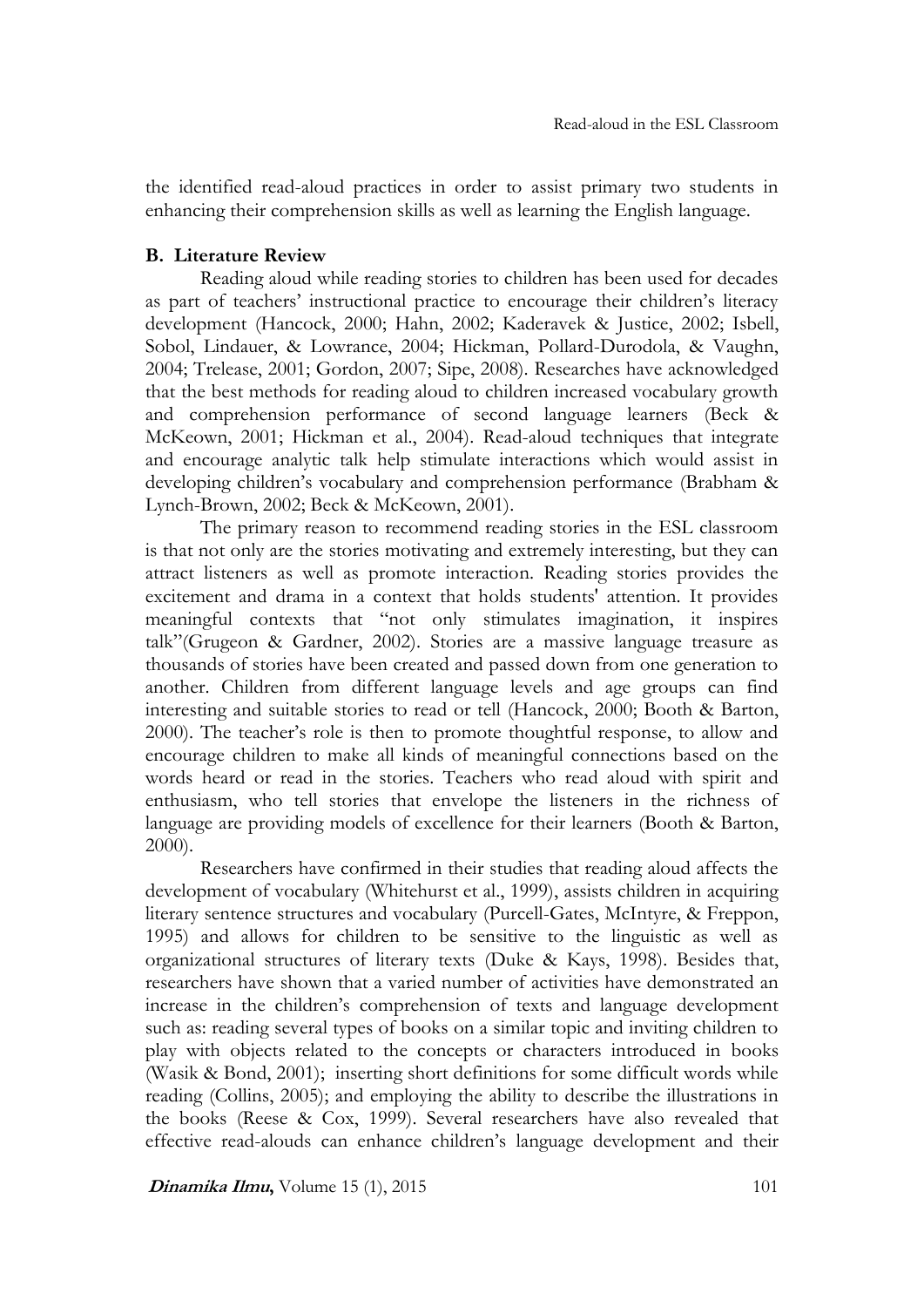vocabulary (Beck, McKeown, & Kucan, 2002; Brabham & Lynch-Brown, 2002), improve their listening comprehension skills (Morrow & Gambrell, 2002), encourage the development of their sentence structures (Chomsky, 1972) and increase their ability to recognize words (Stahl, 2003). As such, the researchers have demonstrated that effective read -aloud sessions promote a variety of skills and abilities which assist students in developing their comprehension skills as well as in their learning of the English language.

Children are not passive learners of language. Instead they construct and reconstruct their language in the process of learning. Research has shown that children play an active role in their language acquisition by constructing their language (Gaskins, 2003). Cognitive development theory builds on the principle that children develop language through their activities (Morrow, 2005). By engaging in various activities through read-alouds, children develop their cognitive processes, including language development. Thus, teachers should resort to teaching methods that actively involve their language learners and provide challenging activities during read-alouds which are feasible to enhance cognitive as well as language development (Morrow, 2005; Hancock, 2000).

One significant contribution into the understanding of language acquisition research is Vygotsky's concept of the Zone of Proximal Development – ZPD (Vygotsky, 1978). When children perform a task, parts of the task can be done on their own while some parts will require the help of a more knowledgeable person, who scaffolds the new ideas by assisting the children in completing the task. The ZPD is "a range of social interaction between an adult and a child" (Morrow, 2005), the difference between what children can do on their own and what they can achieve with the help of an adult. Therefore, the role of the adult, in this case, the teacher in the classroom, is crucial in the children's language development.

Vygotsky's ZPD influenced Krashen's comprehensible input, which constitutes part of his second language acquisition theory (Krashen, 1985). Krashen constituted his Input Hypothesis as "the most important part of the theory" (Krashen, 1985). In this hypothesis, Krashen attempted to explain how a second language is acquired. According to his hypothesis, if the current competence level of a language acquirer is stage *i,* then the next level can be presented as  $i + 1$ , where understand means that the acquirer focuses on the meaning rather than the words in the message. In other words, the learner understands and acquires what is a little beyond (Krashen, 1982) his/her abilities. Clearly, Vygotsky's idea of internalizing the language and Krashen's idea of acquiring the language are based on the same principle, interaction with others. Thus, during the read-aloud sessions, teachers should try to interact with the children and elicit responses from them so that they bring meaning to the story being read to them.

Krashen's (2004) current language acquisition theory refers to the comprehension hypothesis which is subconscious acquisition and not learning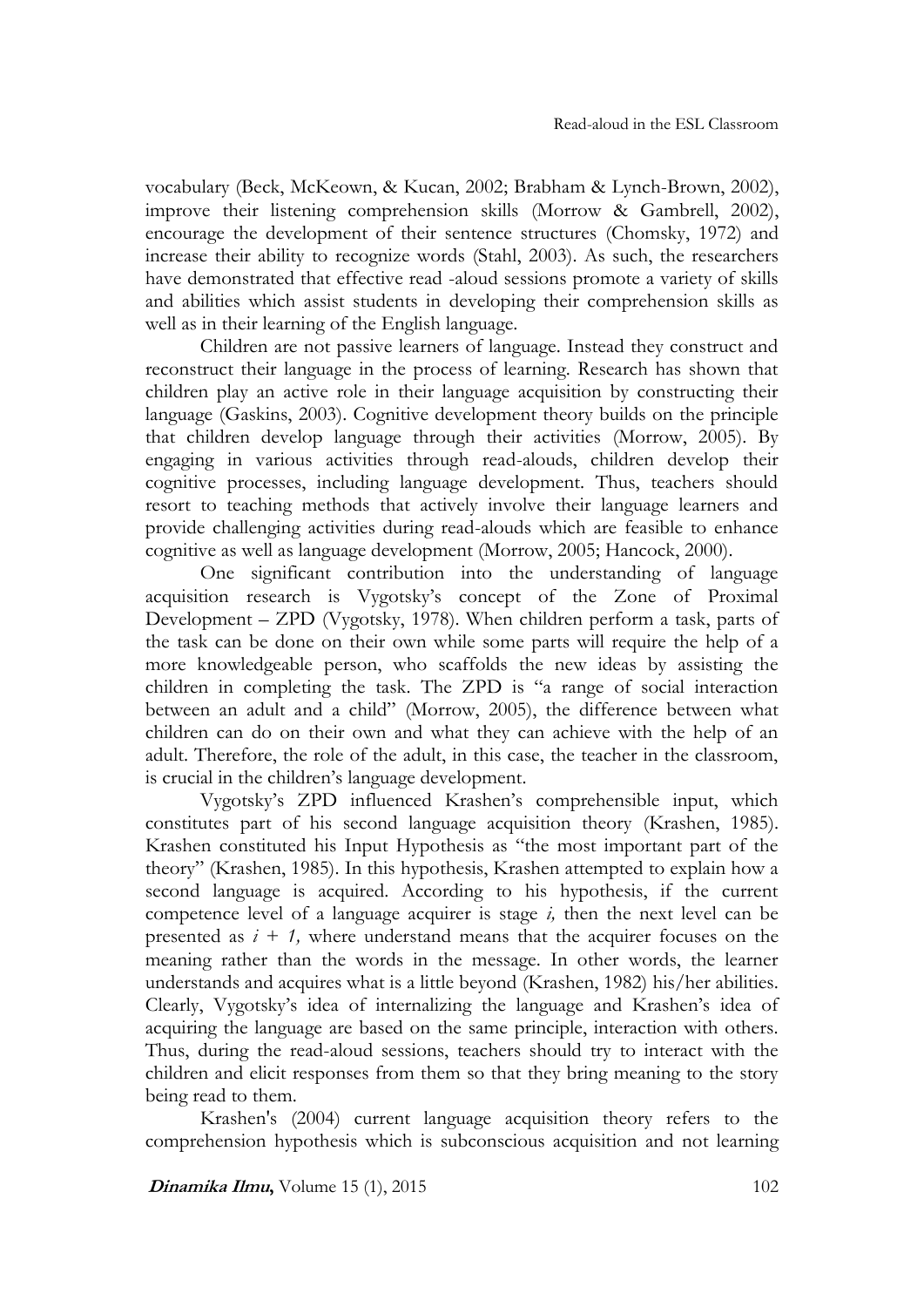the language consciously. The comprehension hypothesis states that one acquires language when one understands messages, when one understands what is said as well as communicated and when one is able to understand what one has read (Krashen, 2004). The comprehension hypothesis also claims that one acquires language by input and studies have shown consistent increases in acquisition with more input (Krashen, 2003). Besides that, Krashen (in press) also comments on the "Din in the Head" hypothesis where it is associated to the critical stage that turns receptive knowledge into productive knowledge. The hypothesis claims that the din is the result of stimulation of the language acquisition device. This acts as signal that second language acquisition is taking place (Krashen, 1982).

According to Kamhi-Stein (2003), reading comprehension in a second language is influenced by the language learner's background knowledge as well as their cultural background. Toddlers acquire language through play, social interactions without formal instruction. Providing children with a stimulating and rich linguistic environment will support language development (Clark, 2000). Clark (2000) believes that engaging the children and giving them confidence to express themselves interactively is an effective way to build on their language experience. As such, teachers should encourage interaction between the pupils and themselves during story reading to encourage the pupils to use the second language.

Teacher read-alouds are viewed as the most consistent activity used by teachers that provide opportunities to enhance the literacy of English language learners (Hickman et al., 2004). In their study with Spanish English language learners, Hickman et al. (2004) found that the teachers guide their students using different types of open-ended questions in order to gauge their students' comprehension of the story. Besides giving their students opportunities to draw conclusions and inferences and make predictions, the teachers also encouraged them to elaborate upon their ideas and thoughts using higher level language skills. The teachers then extended on their students' comprehension by getting them to discuss the story in relation to their own experiences. Making text-toself connections allow students to think about their own experiences as they read and making personal connections that would help them make reading more meaningful, thus becoming better readers (Mitchell, 2003; Sipe, 2008).

Having reviewed the publications in the area of read-aloud using stories to develop the second language based on the theories of second language acquisition, it is evident that reading aloud has a positive influence on children's second language development.

#### **C. Research Methodology**

The study employed a case study approach as the researcher observed the teachers and their students in real-life classroom setting. Detailed descriptions and in-depth study of the read-aloud technique used during the story reading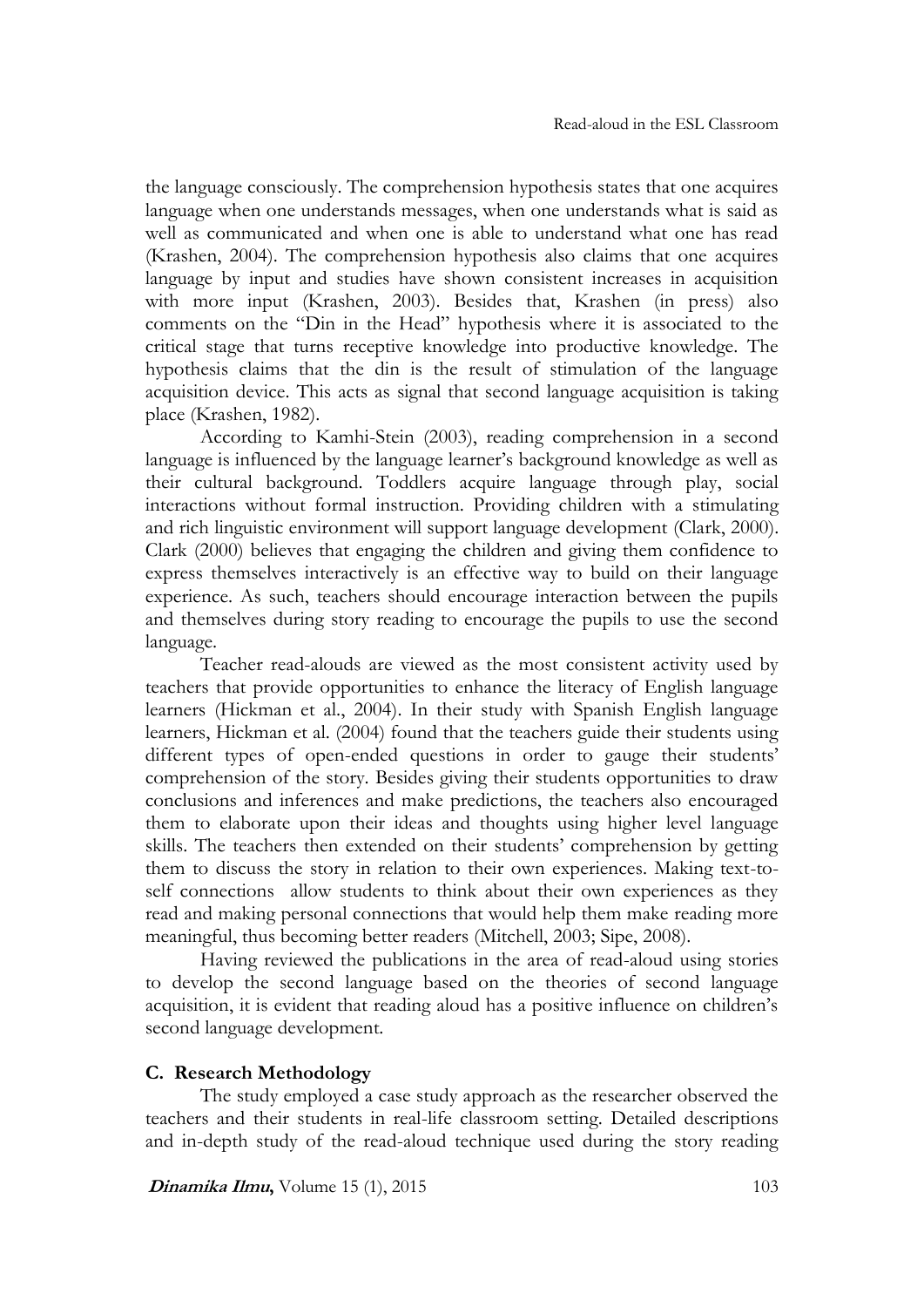sessions are highlighted and discussed. This was an appropriate design for the study (Creswell, 2001) as the goal of the study was to explore and describe whether the teachers implemented the best practices of the read-aloud technique when reading stories to their year two (eight year old) pupils. Field observations provided the researcher with an opportunity to explore the read-aloud techniques that the teachers used in the classroom while interviews with the teachers provided information on their understanding and reasons for using the read-aloud technique during their English language lessons. Analysis of data from observation field notes, interviews, and the researchers' personal reflections allowed for a thick description of the read-aloud technique that English language teachers used with their year two pupils (Gall, Gall, & Borg, 2007).

This study was conducted in three year two classrooms selected from three schools which are situated in the rural area of Tanjung Malim town in the state of Perak, Malaysia. Participants for the study were three teachers selected using purposeful sampling. The participants in this study were selected based on their willingness to cooperate and participate in the research as well as the location of the schools.

# **1. Research Questions**

In an attempt to understand the teachers' read-aloud sessions in the year two English language classroom, the following research questions were addressed in the study:

- 1) How is the read aloud technique to enhance reading comprehension implemented in the year two classrooms?
- 2) How closely do the teachers follow the identified practices for this approach?

# **D. Findings**

The read-aloud sessions in the three different classes had some similarities in terms of how the three teachers conducted their read-alouds. The data would reflect on the strategies teachers employed during their read-aloud sessions and this data would refer to the first research question. The data collected were also analyzed based on the read-aloud research-based model adapted from Whitehurst et al. (1994). The model allowed the researchers to better understand how the English language teachers in the year two primary classroom conducted their read-aloud sessions when matched against the model. This data analysis focused on the second research question in the study that was matching the teachers' practices using the read-aloud technique in story reading to the identified practices for this approach.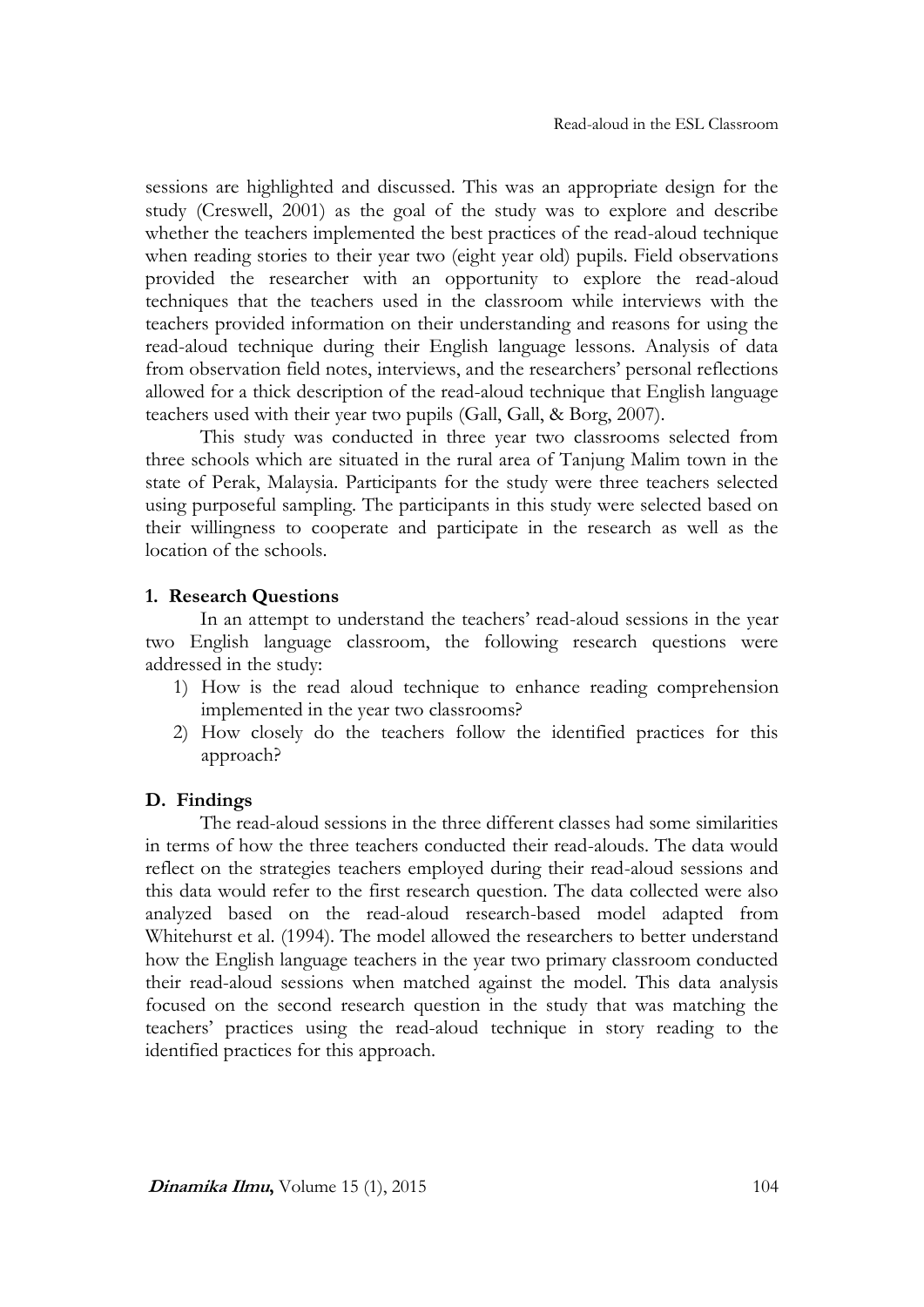|             |          | <b>Read-Aloud Strategies Employed</b> |                        |                      |               |  |  |  |  |
|-------------|----------|---------------------------------------|------------------------|----------------------|---------------|--|--|--|--|
| Participant | Drilling | Prompting                             | Vocabulary<br>Building | Print<br>Referencing | Translation   |  |  |  |  |
| Teacher A   | V        | V                                     | $\sqrt{ }$             | N                    | Χ             |  |  |  |  |
| Teacher B   | V        | V                                     | $\sqrt{ }$             | $\mathcal{N}$        | Х             |  |  |  |  |
| Teacher C   | V        | $\sqrt{ }$                            | $\sqrt{ }$             | N                    | $\mathcal{N}$ |  |  |  |  |

Table 1: *Teachers' use of Read-Aloud Strategies*

The three teachers employed several strategies during their read-alouds which were typical in all their five sessions. The strategies were as follows:

- 1. Drilling pupils were drilled to pronounce difficult words several times throughout the read-aloud sessions.
- 2. Repeated readings Pupils were instructed to read the story repeatedly sentence by sentence as a class, in large groups and individually.
- 3. Promptings The teachers prompted to the pupils after they have read the text a few times to gauge their understanding of the stories.
- 4. Vocabulary building The teachers explained the meanings of the difficult words using illustrations in the texts, explanations and translation using the pupils' L1.
- 5. Print referencing The teachers instructed the pupils to point to the words in the stories as they read. The teachers also pointed to the words and illustrations in the stories when she prompted to them.
- 6. Translation Only Teacher C resorted to translating the stories using the pupils' native language.

The strategies that the three English language teachers employed during their read-aloud sessions seemed to focus mainly on their pupils' pronunciation and fluency in reading. The pupils were made to read the story a few times as a whole class, in groups and individually and their pronunciation corrected throughout their readings. The difference in how teacher C conducted her readaloud sessions, that is, translating the story and difficult words using pupils' L1, showed the teacher's differing styles to meet the needs and interests of her students.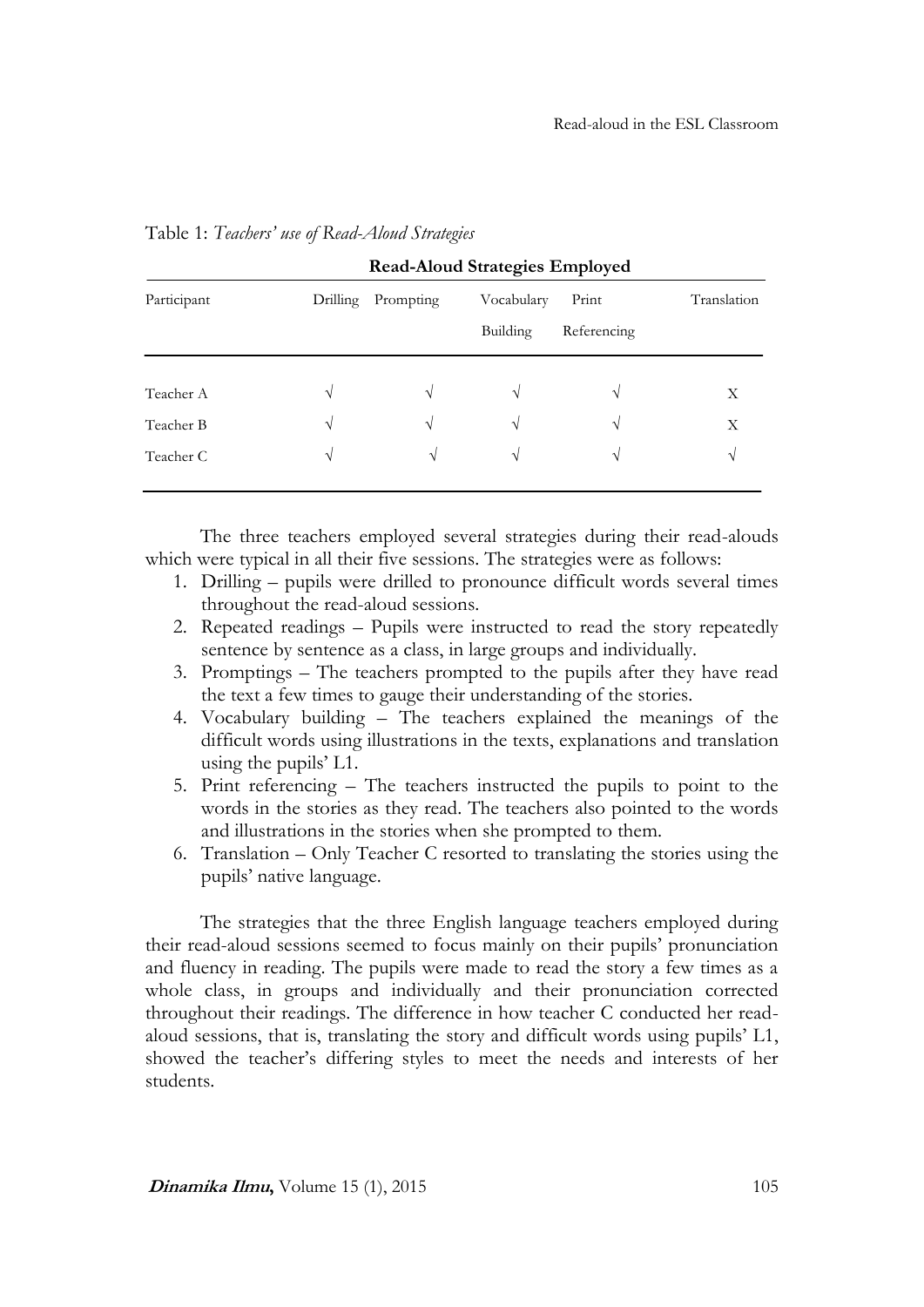# **1. Teacher's Use of Prompt Types**

Data analyses of the teachers' use of the prompt types during their five read-aloud sessions with their year-two pupils are summarized in the table below.

|  |  |  | Table 2. Teacher's Use of Different Prompt Types |  |  |
|--|--|--|--------------------------------------------------|--|--|
|--|--|--|--------------------------------------------------|--|--|

|                                                                                                   | Teacher A    |                |             |                |             |                | Teacher B      |                |                |             | Teacher C   |                |             |                |   |
|---------------------------------------------------------------------------------------------------|--------------|----------------|-------------|----------------|-------------|----------------|----------------|----------------|----------------|-------------|-------------|----------------|-------------|----------------|---|
| Prompt Types                                                                                      | $\mathbf{1}$ | $\overline{2}$ | 3           | $\overline{4}$ | 5           | $\mathbf{1}$   | $\overline{2}$ | 3              | $\overline{4}$ | 5           | 1           | $\overline{2}$ | 3           | $\overline{4}$ | 5 |
| 1. Completion<br>Child fills in the blanks at the<br>end of the sentence.                         |              |                |             |                |             |                |                | $\overline{1}$ |                |             |             |                |             |                |   |
| 2. Open-ended<br>Teacher encourages child to tell<br>what is happening in the<br>picture.         |              |                |             | $\backslash$   |             |                |                | $\backslash$   |                |             |             |                |             |                |   |
| 3. Recall<br>Teacher asks questions about a<br>book a child has read.                             |              |                |             | $\sqrt{2}$     |             | $\overline{1}$ |                | $\sqrt{2}$     |                |             |             |                |             |                |   |
| 4. Distancing<br>Teacher relates pictures and<br>words in the book to child's<br>own experiences. | $\mathbf X$  | $\mathbf X$    | $\mathbf X$ | $\mathbf X$    | $\mathbf X$ | $\mathbf X$    | $\mathbf X$    | $\mathbf X$    | $\mathbf X$    | $\mathbf X$ | $\mathbf X$ | $\mathbf X$    | $\mathbf X$ | X              | X |

*Note. 1-5 = Number of sessions;* **/** *= Prompts conducted; X* **<sup>=</sup>***Prompts not conducted. Prompt Types adapted from "A picture Book Reading Intervention in Day Care and Home for Children from Low-Income Families," by Whitehurst, G.J., Arnold, D.S., Eipstein, J.N.,& Engell, A.L. 1994, Developmental Psychology. Copyright 2007 by the International Reading Association.*

Based on the observations, all the three teachers used three prompt types which were completion, recall and open-ended in their read-aloud sessions. The use of these prompt types was to assist the pupils in comprehending the stories read. However, the teachers assisted the pupils in their responses by pointing to the sentences in the story as well as referring them to the illustrations in the book. To reinforce their comprehension and vocabulary skills, the teachers also prepared written exercises for the pupils to complete at the end of their lesson. The comprehension questions used the same three prompts types while the vocabulary exercises involved matching words to pictures or meanings and also unscrambling alphabets to form words.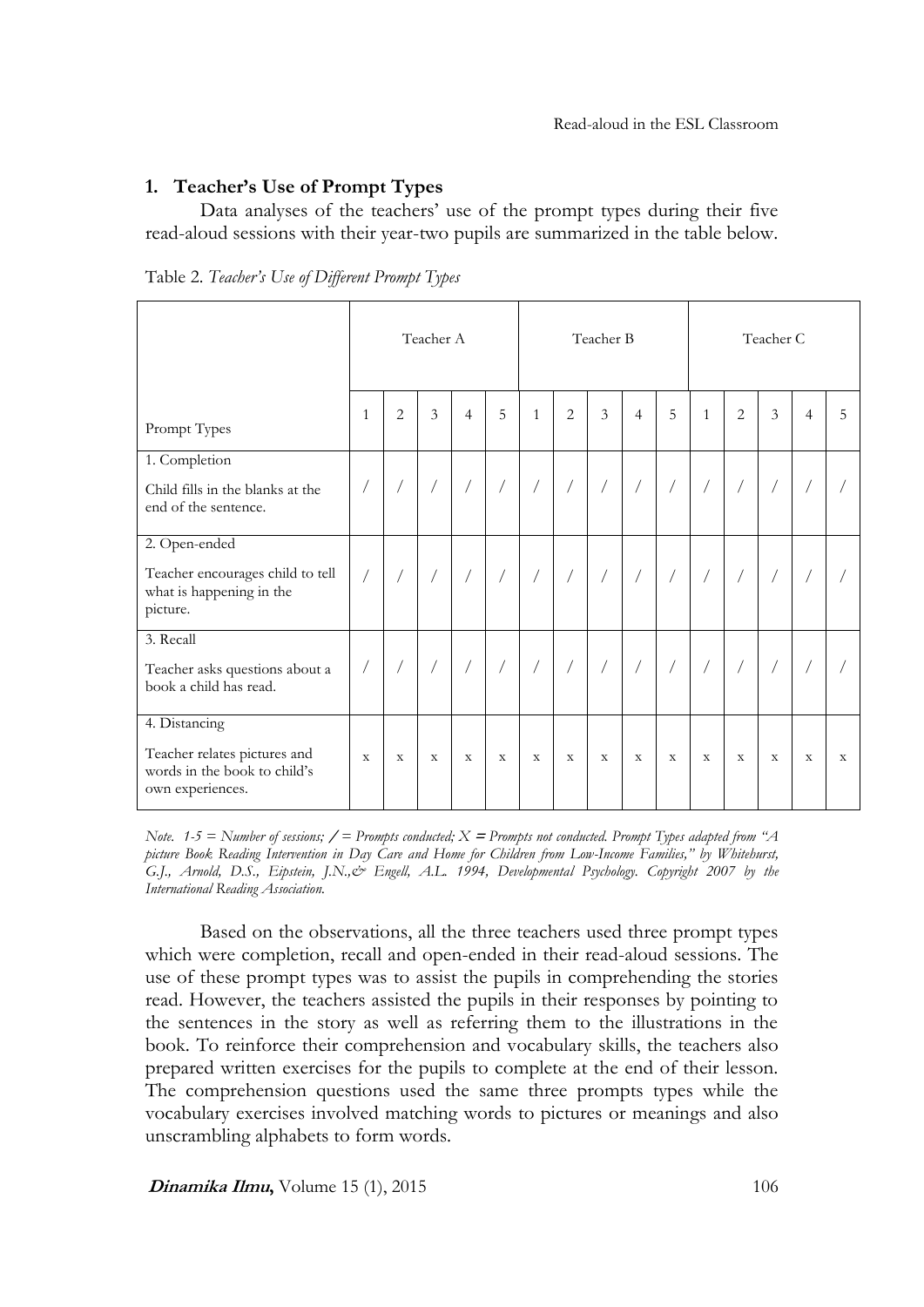The three teachers, however, did not utilize the fourth prompt type which was distancing whereby the teacher would relate the pictures and words in the book to the child's experiences. This type of prompt is supposed to provide the child the opportunity to relate the content of the book to his or her own life outside the book. Distancing prompt type would also allow the pupils to be involved in meaningful discussions with the teacher as it challenges the pupils' knowledge and language skills when they attempt to respond to their teachers.

Based on an interview with the three teachers, they felt that the readaloud sessions had benefitted their pupils in terms of acquiring and learning the English language.

| : Reading aloud stories have helped my pupils to         |
|----------------------------------------------------------|
| improve their pronunciation and reading. I make sure     |
| that the stories are interesting and the language is not |
| that difficult. When they read the stories repeatedly,   |
| they are not as bored as when they have to read          |
| passages in their textbook.                              |
| : During the read-alouds, my pupils use English in their |
| reading and when they answer my questions. They          |
|                                                          |

- learn new words in context and I think reading-aloud is a good strategy to improve my pupils' English language. I have seen some improvement and also they enjoy reading stories.
- Teacher C : Reading stories during my English lesson seem to motivate my pupils as they love stories. I conducted repeated readings using the stories and my weak pupils were able to recognize the print which assisted them in reading simple sentences. The stories also increased their vocabulary as they could recall the words in other English lessons.

The teachers were able to provide their pupils with opportunities for them to use the language through repeated readings. Repeated readings conducted during the read-aloud sessions focused on getting pupils to pronounce correctly and read fluently. They were able to expand on their pupils' vocabulary through the read-aloud sessions as the pupils were able to understand meanings of difficult words through explanations using the illustrations in the text.. The teachers also felt that making their pupils point to the words while they read was a good strategy to assist pupils in developing their print concepts and concept of words. However, interactions between the teachers and their pupils took place after a few sessions of repeated readings thereby indicating that the read-aloud sessions were focusing more on reading the text out loud rather than reading with understanding. Although the teachers prompted the pupils, it was done towards the end of the lesson and not during the story reading itself.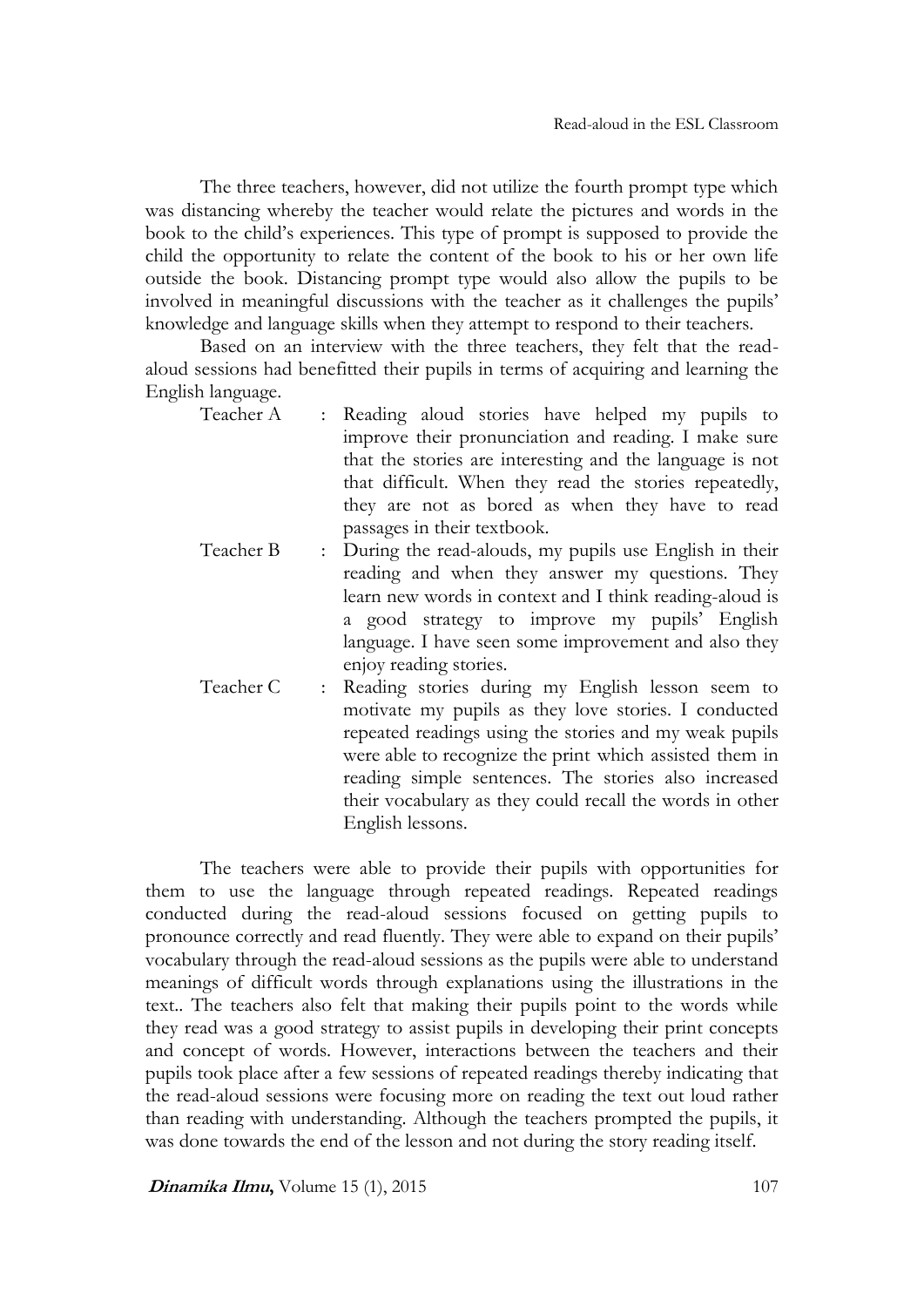# **E. Discussion and Conclusion**

The purpose of the study was to investigate whether the teachers used the identified research-based read-aloud techniques as proposed by Whitehurst et al. (1994) when reading stories with their year-two pupils in the second language classrooms. The findings of the study indicated that there were some similarities in the way the teachers conducted the read-aloud sessions. The findings also revealed that the teachers also adopted only some elements of the prompt types and vocabulary building when matched with the best practices proposed by Whitehurst et al. (1994).The discussion of the results will be presented based on the two research questions.

**Implementation of the Read-aloud Technique***.* Throughout the duration of the study and based on the researchers' observations, the researchers observed that the three teachers conducted their read-aloud sessions in a similar manner. The teachers focused on getting their pupils to do repeated readings with the aim of getting their pupils to read fluently, that is, with the correct pronunciation, stress and intonation. The teachers reported that getting students to read fluently was an important aspect that they needed to focus on as it was stipulated in the curriculum specifications which states that "teachers can use the whole language approach by reading aloud stories from a book and allowing children to follow the words being read so that they may get to know how words are pronounced" (CDC, 2003). Grabe & Stoller (2002) & Gibson (2008) contend that re-reading activities such as group and paired reading help to develop reading fluency amongst children and improve pronunciation however, Chun (2002) cautions that too much listening and imitating during reading aloud can bore students as they become quickly tired of it.

The researchers felt that the teachers should have also provided opportunities for their pupils "to read with understanding and enjoyment" (CDC, 2003) which could have taken place if the teachers were to practice interactive read-alouds during their read-aloud sessions. McGee & Schickedanz (2007) revealed research which showed that reading books aloud is not sufficient to improve children's vocabulary development and listening comprehension skills. The authors stated that the way the teachers share the book with the children matters and suggested that teachers engage them in analytical thinking by asking them thoughtful questions.

The researchers observed that the three teachers interacted with their pupils after the repeated readings using different prompt types to elicit responses from them and at the same time checked their understanding of the story. According to Harvey & Goudvis (2000), it is important that teachers choose the right strategy of asking questions before, during and after reading in order for students to comprehend the text. They posit that when the students ask questions and search for answers, they are actually monitoring comprehension and interacting with the text to construct meaning.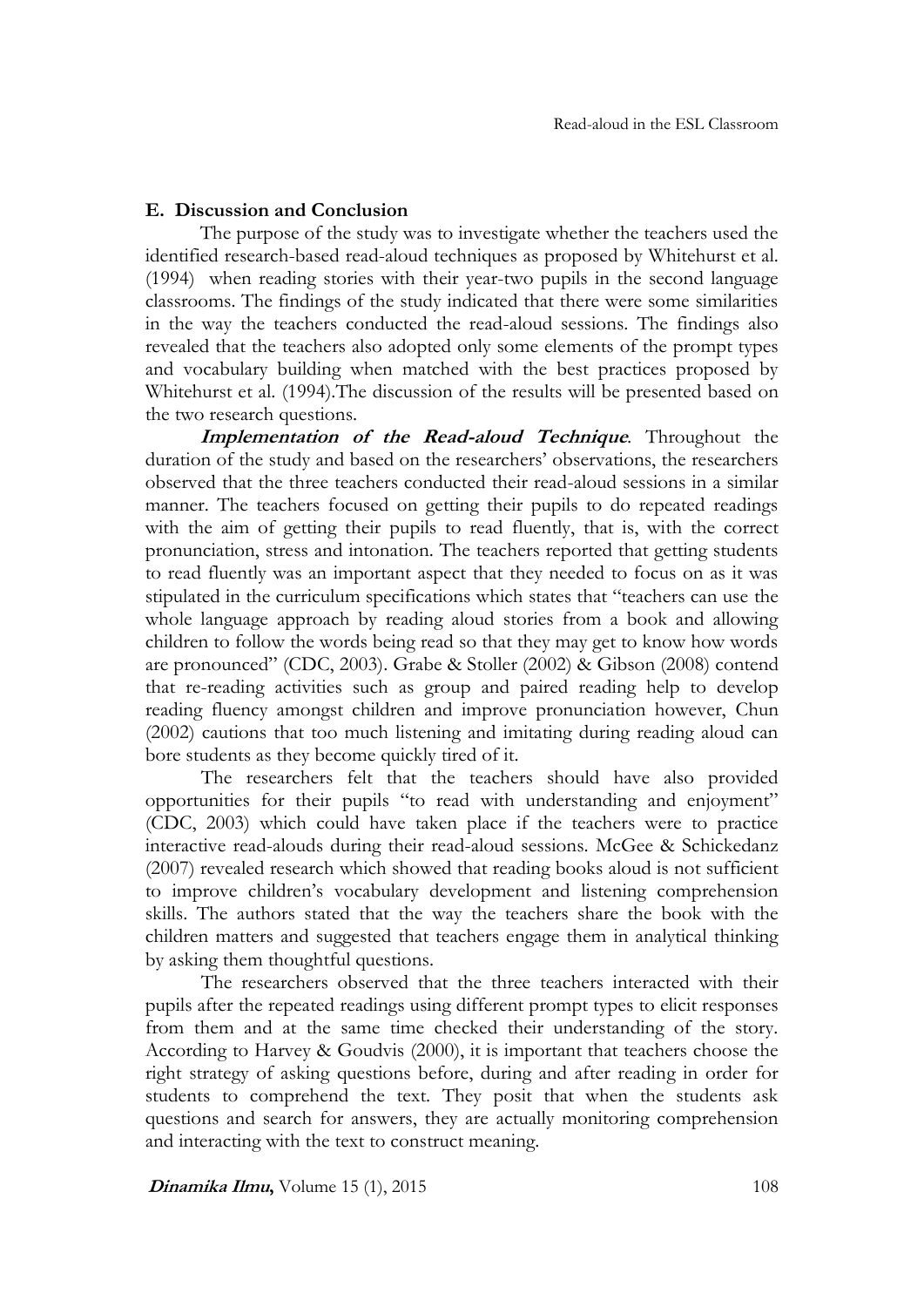**Adherence to Research-based Practice***.* The findings for the second research questions looked into how closely the teachers followed the identified frameworks for effective read-aloud practices proposed by Whitehurst et al. (1994). The findings revealed that the teachers adopted only some elements of the prompt types and vocabulary building steps when matched with the two identified practices. The teachers felt that their set of pupils were weak in the English language and had difficulty in expressing themselves in the language.

Based on the findings of the teachers' use of the different prompt types during the read-aloud sessions, the teachers only used three prompt types which were completion, recall and open-ended prompt types. These three prompt types were used after the pupils had done several repeated readings of the story. Research has demonstrated that the most effective read-alouds were those in which the students were actively involved in asking and answering questions, giving comments and making predictions through the guidance of the teacher (Beck & McKeown, 2001; Whitehurst et al., 1994). Teachers' prompts allowed students to engage in analytical thinking when they provided answers or make comments about the story heard. Analytic talk during read-alouds involved the teacher encouraging students to make predictions and inferences that explained a character's motivation as well as connected events in different parts of the story. Such analytic talk would have to involve the teachers using the distancing prompt type which was not utilized during their read-aloud sessions. When students are able to engage in analytical thinking, the teacher is actually tapping into their cognitive skills and eventually assisting in accelerating their literacy development (McGee & Schickedanz, 2007). Thus, the pupils in the second language classroom would be able to develop their English language learning and academic performance if teachers were to engage them in analytical thinking through the use of the different prompt types.

In order for reading aloud to be beneficial to pupils, teachers should attempt to interact with their pupils and engage them in understanding the story through a variety of prompt types during the story reading sessions. Teachers can encourage the use of the fourth prompt type which is distancing to provide opportunities for them to relate events in the story to their own lives. When teachers use the distancing prompt type with their pupils, they are allowing the pupils to make text-to-life connections and these connections form the "basis for informing and transforming" the pupils' (Sipe, 2008) lives. Making these connections would make the story reading sessions become more meaningful for the pupils. Literary questions such as *why, what do you think, how, discuss, describe* allow readers to "consider multiple possibilities, examine the text more carefully, raise additional questions, and listen to other points of view". Such prompts would engage the pupils in higher-level thinking as well as allow pupils to become better readers.

The findings of the study thus indicated that teachers need to conduct the reading aloud sessions with their pupils in an interactive manner so as to provide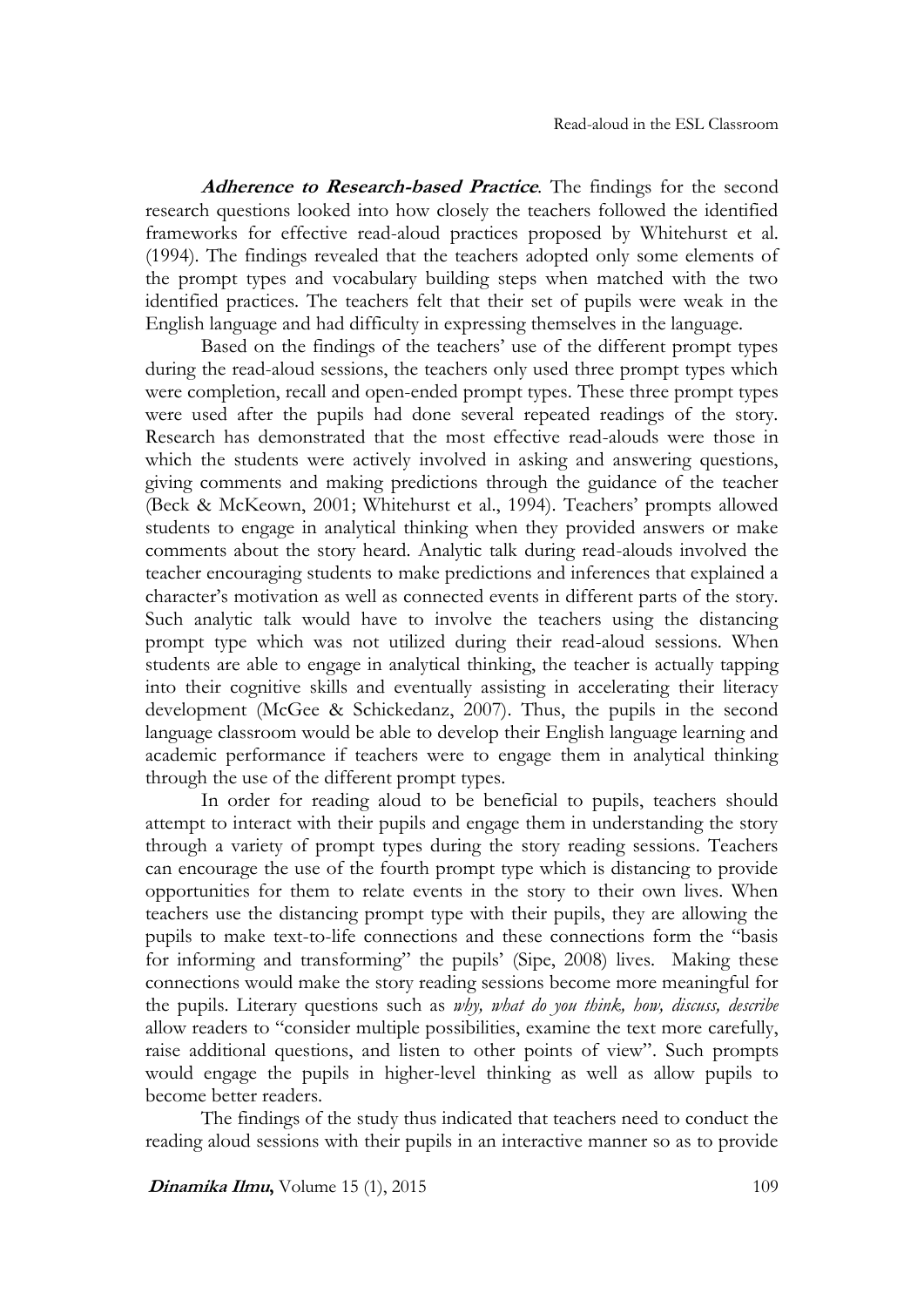opportunities for the pupils to benefit in terms of improving their receptive and expressive skills in English (Whitehurst et al., 1994; Beck & McKeown, 2001) as well as develop their cognitive and emotion skills to become better readers (Mitchell, 2003).

The study recognizes the difficulties that teachers in the rural areas may have when conducting read-aloud with their pupils especially in their interactions and discussions of the story due to the pupils' low proficiency in English. However, implementing the read-aloud using effective read-aloud practices been shown to have beneficial effects on the children's second language performance (Whitehurst et al., 1994; Beck & McKeown, 2001; Hahn, 2002; Trelease, 2001). Thus, there is a sense of urgency for teachers and policy makers to understand the strengths of the read-aloud so as to provide an enriching and stimulating environment that promotes and develops the English language amongst children. Effective read-aloud practices would expose children in the rural areas to a language-rich environment and eventually when they would complete their primary level education, they would have a strong foundation of in language skills to assist them at the secondary and tertiary levels. This would also close the discrepancy gap of the English language performance of pupils in urban and rural schools in the country as well as address the declining standard of English especially in the rural areas in the Malaysia.

#### **BIBLIOGRAPHY**

- Beck, I. L., & McKeown, M. G. (2001). Text Talk: Capturing the Benefits of Read Aloud Experiences for Young Children. *The Reading Teacher*, *55*, 10–20.
- Beck, I. L., McKeown, M. G., & Kucan, L. (2002). *Bringing Words to Life: Robust Vocabulary Instruction*. New York: Guilford.
- Booth, D., & Barton, B. (2000). *Story Works: How Teachers can Use Shared Stories in the New Curriculum*. Canada: Pembroke Publishers.
- Brabham, E. G., & Lynch-Brown, C. (2002). Effects of Teachers' Reading-aloud Styles on Vocabulary Acquisition and Comprehension of Students in early Elementary Grades. *Journal of Educational Psychology*, *94*, 465–473.
- Classroom Observation Protocol: Instructional practice. (2008). Retrieved from http://www.ccsso.org/content/pdfs/Instructional\_Practice\_Assessment.pd f
- Curriculum Development Centre. (2003). *Curriculum Specifications for English Year 2 SK*. Kuala Lumpur: Dewan Bahasa dan Pustaka.
- Chomsky, C. (1972). Stages in Language Development and Reading Exposure. *Harvard Educational Review*, *42*, 1–33.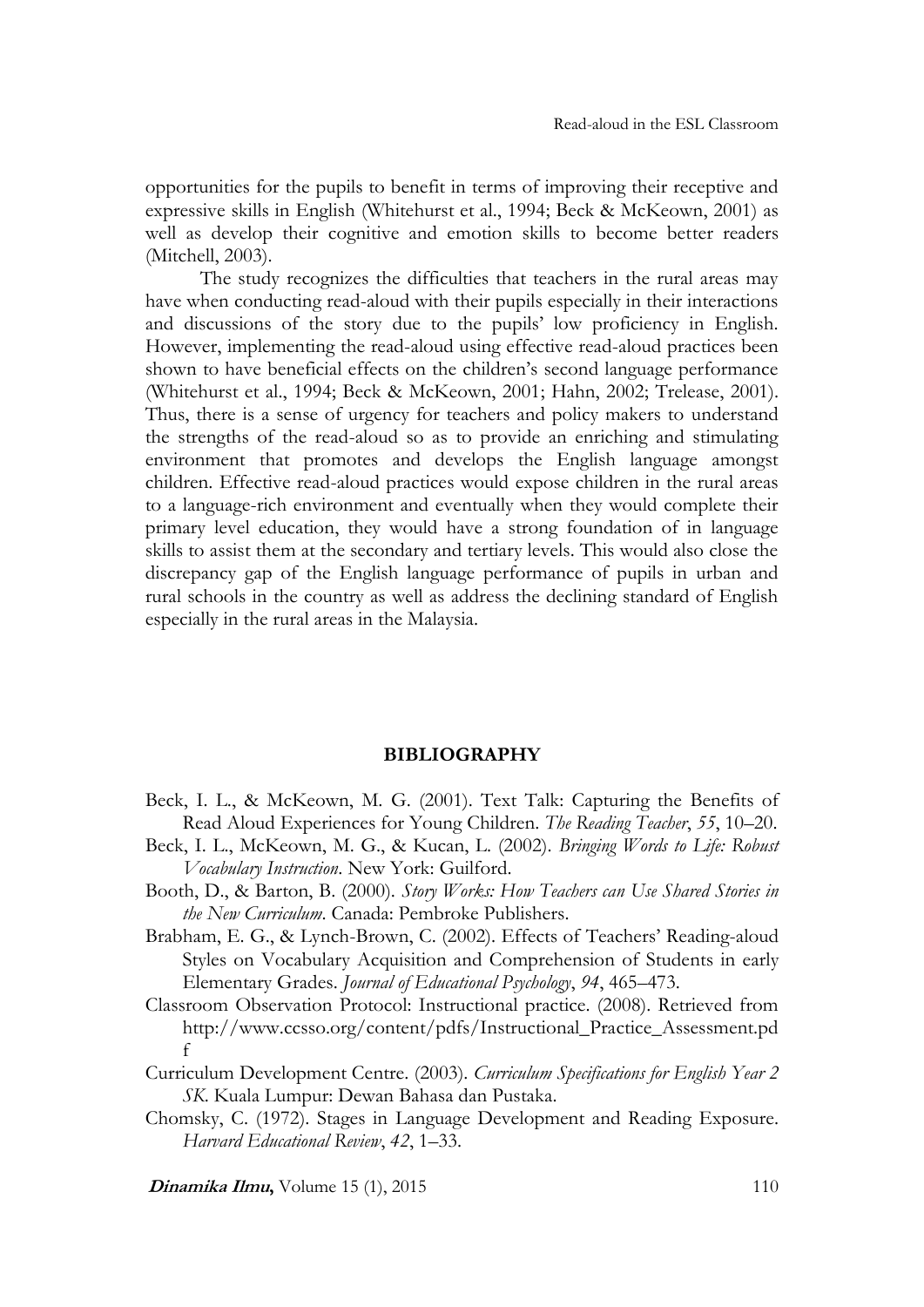- Chun, D. (2002). *Discourse Intonation in L2: From theory to Practice*. Philadelphia: John Benjamin Publishing Company.
- Clark, B. A. (2000). First- and Second-language Acquisition in Early Childhood. Retrieved from http://ceep.crc.uiuc.edu/pubs/katzsym/clark-b.pdf
- Clark, K.F. & Graves, M.F. (2005). Scaffolding Children's Comprehension of Text. *The Reading Teacher, 58 (6),* p.570-580.
- Collins, M. F. (2005). ESL Preschoolers' English Vocabulary Acquisition from Storybook Reading. *Reading Research Quarterly*, *40*(4), 406–408.
- Creswell, R. J. (2001). *Qualitative Inquiry and Research Design: Choosing among five Traditions*. Thousand Oaks, CA: SAGE publications.
- Duke, N. K., & Kays, J. (1998). Can I Say 'once upon a time?": Kindergarten Children Developing Knowledge of Information Book Language. *Early Childhood Research Quarterly*, *13*, 295–318.
- Gall, M. D., Gall, J. P., & Borg, W. R. (2007). *Educational Research (8th Ed.* New York: Pearson.
- Gaskins, I. W. (2003). A Multidimensional Approach to Beginning Literacy. In *Literacy and Young Children: Research-Based Practices*. New York: Guilford Press.
- Gibson, S. (2008). Reading Aloud: a Useful Learning Tool? *ELT Journal*, *62*(1), 29–36. http://doi.org/10.1093/elt/ocmo75
- Gordon, T. (2007). *Teaching Young Children a Second Language*. Westport, CT: Praeger Publisher.
- Grabe, W., & Stoller, F. (2002). *Teaching and Researching Reading*. Harlow, Essex: Pearson Education Ltd.
- Grugeon, E., & Gardner, P. (2002). *The Art of Storytelling for Teachers and Pupils: Using Stories to Develop Literacy in Primary Classrooms*. London: David Fulton Publishers.
- Hahn, M. C. (2002). *Reconsidering Read-aloud*. Portland, Maine: Stenhouse Publishers.
- Hancock, M. R. (2000). *Literature for Children: A Short Introduction (3rd Ed.)*. New York: Longman.
- Harvey, S., & Goudvis, A. (2000). *Strategies that Work: Teaching Comprehension to Enhance Understanding*. Portland, ME: Stenhouse.
- Hickman, P., Pollard-Durodola, S., & Vaughn, S. (2004). Storybook Reading: Improving Vocabulary and Comprehension for English-Language Learners. *The Reading Teacher*, *57*(8), 720–730.
- Isbell, R., Sobol, J., Lindauer, L., & Lowrance, A. (2004). The Effects of Storytelling and Story Reading on Oral Language Complexity and Story Comprehension of Young Children. *Early Childhood Education Journal*, *32*(3), 157–163. http://doi.org/1082-3301/04/1200-0157/0
- Kaderavek, J., & Justice, L. M. (2002). Shared Storybook Reading as an Intervention Context: Practices and Potential Pitfalls. *American Journal of Speech-Language Pathology*, *11*, 395–405.

Kamhi-Stein, L. D. (2003). Reading in two Languages: How Attitudes Toward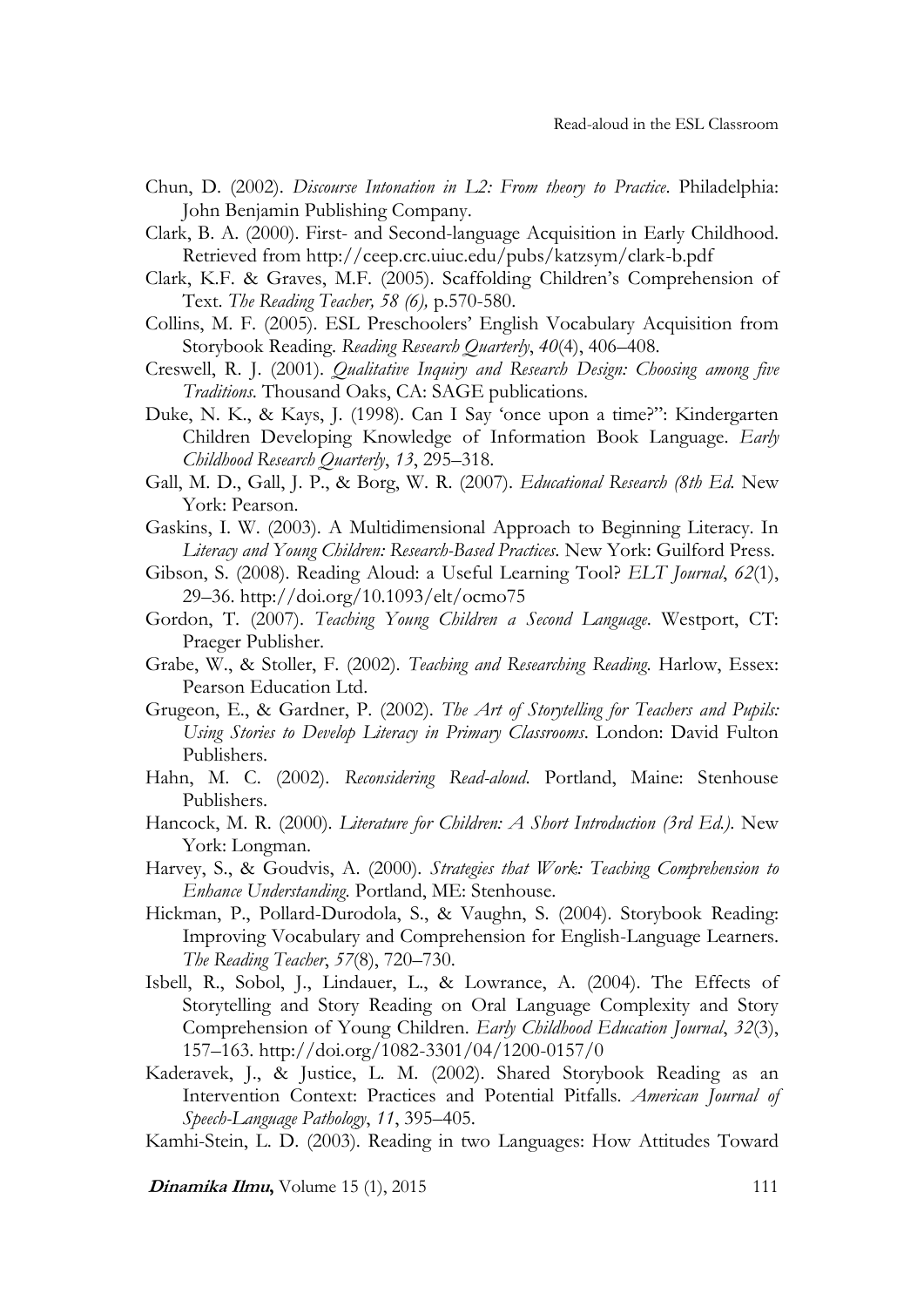Home Language and Beliefs about Reading Affect the Behaviors of Unprepared L2 College Readers. *TESOL Quarterly*, *37*(1), 35–71.

- Krashen, S. D. (1981). *Second Language Acquisition and Second Language Learning*. New York, NY: Pergamon Press
- Krashen, S. D. (1982). *Acquisition, Principles and Practice in Second Language*. Englewood Cliffs, NJ: Prentice Hall International.
- Krashen, S. D. (1985). *The Input Hypothesis: Issues and Implications*. New York: Longman Group.
- Krashen, S. D. (2003). *Explorations in Language Acquisition and Use: The Taipei's Lectures*. Portsmouth, NH: Heinemann.
- Krashen, S. D. (2004). *The Power of Reading (2nd ed.)*. Portsmouth, NH: Heinemann Publishing Company.
- McGee, L. M., & Schickedanz. (2007). Repeated Interactive Read-Alouds in Pre-School and Kindergarten. *The Reading Teacher*, *60*(8), 742–751. http://doi.org/10.1598/RT.60.8.4
- McKeown, M. G. & Beck, I. L. (2004). Direct and Rich Vocabulary Instruction. In J.P. Baumann & E.J. Kame'enui (eds.), *Vocabulary instruction: Research to practice* (pp. 13-27). New York: Guilford
- Mitchell, D. (2003). *Children's Literature: An Invitation to the World*. Boston: Pearson Education.
- Morrow, L. M. (2005). *Literacy Development in the Early Years: Helping Children Read and Write*. Boston, MA: Pearson Education.
- Morrow, L. M., & Gambrell, L. B. (2002). Literature-based Instruction in the Early Years. In *Handbook of Early Literacy Research*. New York: Guilford.
- Purcell-Gates, V., McIntyre, E., & Freppon, P. A. (1995). Learning Written Storybook Language in School: A Comparison of low-SES Children in Skills-based and Whole Language Classrooms. *American Educational Research Journal, 32*, 659-685.
- Reese, E., & Cox, A. (1999). Quality of Adult Book Reading Affects Children's Emergent Literacy. *Developmental Psychology*, *86*, 54–64.
- Sipe, L. R. (2008). *Storytime: Young Children's Literary Understanding in the Classroom*. New York: Teachers College Press.
- Stahl, S. A. (2003). What do We Expect Storybook Reading to Do? How Storybook Reading Impacts Word Recognition. In *On Reading Books to Children: Parent and Teacher* (pp. 80–94). Mahwah, N.J: Erlbaum.

Trelease, J. (2001). *The New Read-Aloud Handbook*. New York: Penguin.

- Vygotsky, L. S. (1978). *Mind in Society: The Development of Higher Psychological Processes*. Cambridge, MA: Harvard University Press.
- Wasik, B. A., & Bond, M. A. (2001). Beyond the Pages of a Book: Interactive Book Reading and Language Development In Preschool Classrooms. *Journal of Educational Psychology*, *93*, 243–250. http://doi.org/10.1037//0022- 0663.93.2.243

Whitehurst, G. J., Arnold, D. S., Epstein, J. N., & Angell, A. L. (1994). A Picture